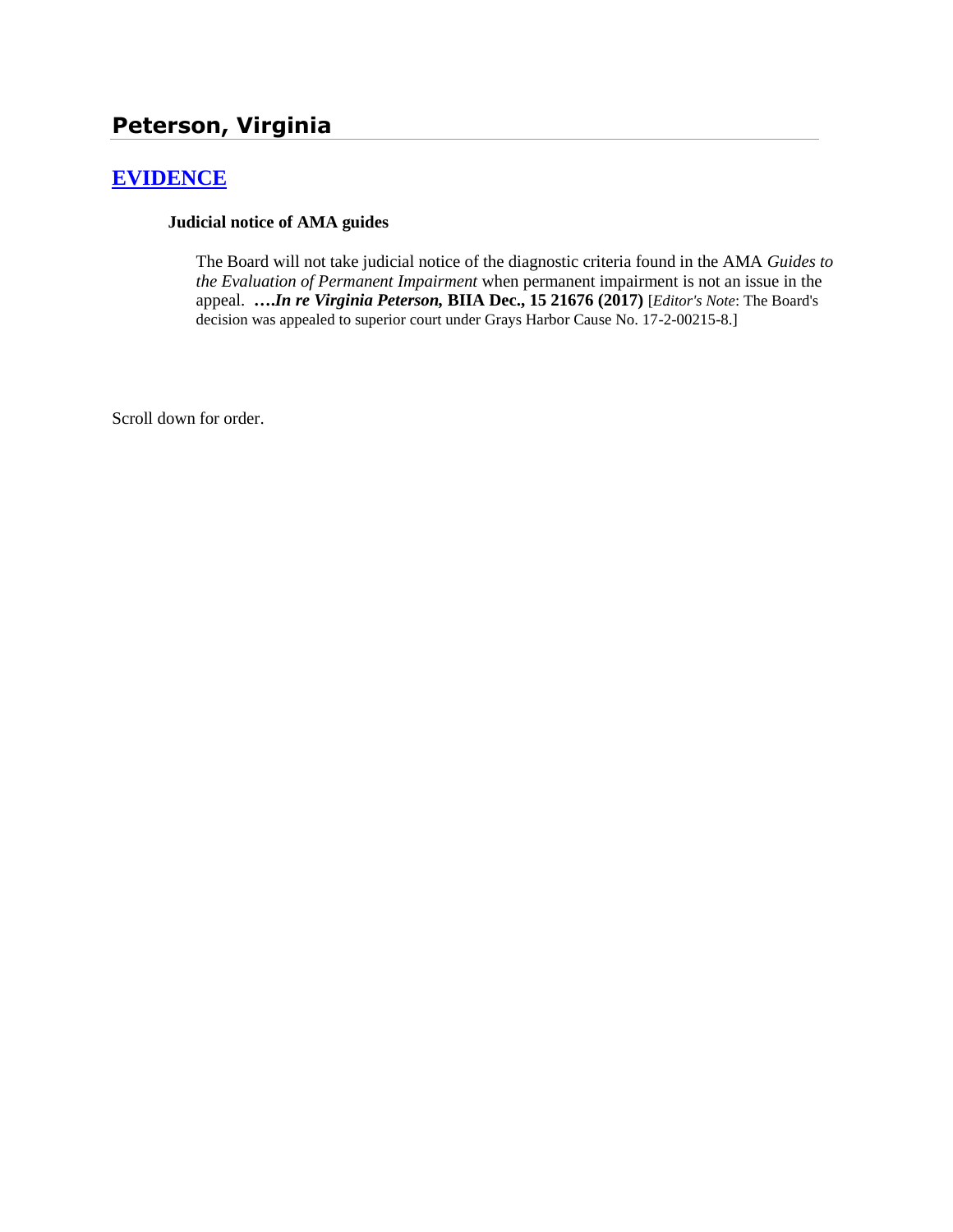#### **BEFORE THE BOARD OF INDUSTRIAL INSURANCE APPEALS STATE OF WASHINGTON**

**)**

#### **CLAIM NO. AU-90658 ) DECISION AND ORDER**

Virginia C. Peterson sustained an industrial injury in 2014 while working as an in-home care provider for HCRR. The Department allowed the claim but determined that it was not responsible for the condition diagnosed as Complex Regional Pain Syndrome (CRPS) in her left foot because she did not present with this condition on examination. Ms. Peterson appealed, contending that she had CRPS in her left foot proximately caused by the industrial injury. Our industrial appeals judge reversed and remanded the Department order with direction to allow CRPS. We disagree with our industrial appeals judge's decision to allow the CRPS. We also conclude that it was not appropriate to take judicial notice of the diagnostic criteria for CRPS in the *AMA Guides to the Evaluation of Permanent Impairment,* 6th Edition (2008) (*AMA Guides*) when permanent impairment was not at issue. We find that Ms. Peterson has not proved that she has CRPS. The Department order is **AFFIRMED**.

#### **DISCUSSION**

On September 4, 2014, Ms. Peterson lifted a hospital bed to retrieve a patient's leg brace and the bed fell on her left foot. She immediately went to the local hospital where x-rays were taken of her foot and she was referred to Robert Hovancsek, DPM, for follow up. Dr. Hovancsek saw Ms. Peterson for the first time on September 11, 2014. The x-rays showed that nothing was broken, but Ms. Peterson was having severe pain and swelling in her left foot. Dr. Hovancsek noted on the first visit that her skin temperature was warm and she had a hematoma on the top of her left foot that measured 3by-5 centimeters.

Dr. Hovancsek initially diagnosed Ms. Peterson with a fracture dislocation of the Lisfranc joint on the top, middle of the left foot with a subdermal hematoma, and severe edema caused by the industrial injury. To further evaluate the Lisfranc joint, he ordered an MRI of the left foot, which showed no fracture or contusion. Dr. Hovancsek then ordered a triphasic bone scan of the left foot to try to rule out CRPS. The bone scan performed on November 26, 2014, was negative. Despite the negative results Dr. Hovancsek diagnosed Ms. Peterson with CRPS in her left foot and treated her with physical therapy and multiple nerve injections.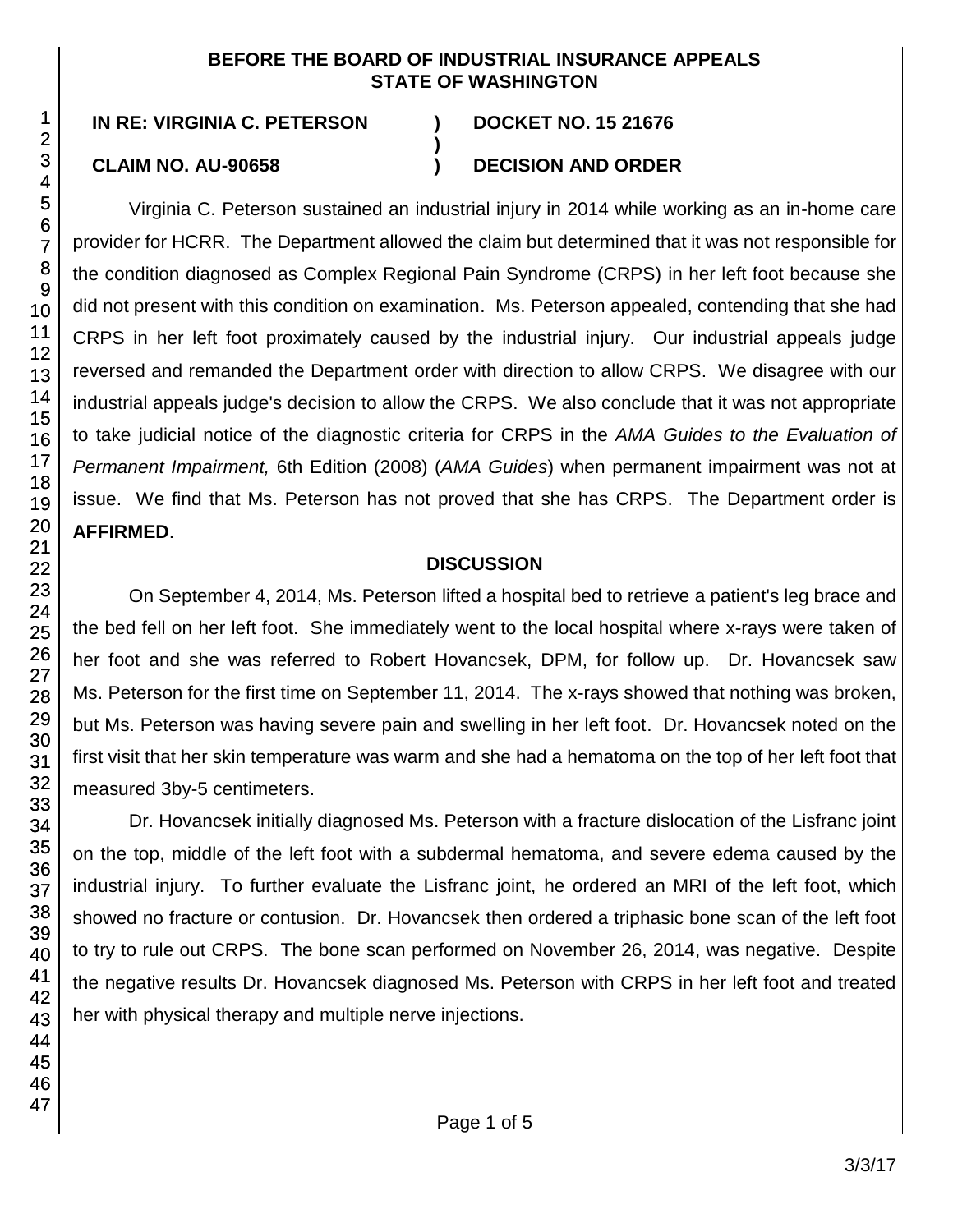In support of her contention that she has CRPS in her left foot as a proximate cause of the industrial injury on September 4, 2014, Ms. Peterson presented the expert testimony of Dr. Hovancsek, who is certified by his peers as a podiatrist and foot surgeon. As described by Dr. Hovancsek, CRPS is a rare condition that sometimes happens after a major injury where the nerves become overactive and cause severe pain. Dr. Hovancsek stated that on a more-probablethan-not basis Ms. Peterson had CRPS in her left foot as a proximate cause of the industrial injury. He based his opinion on her symptoms after the industrial injury that were typical for CRPS, including difficulty walking and severe pain out of proportion to the injury that lasted longer than it should have..

The Department presented the expert testimony of George Delyanis, M.D., a neurologist, and David Scott Smith, M.D., an orthopedic surgeon. Together they conducted an independent panel medical examination of Ms. Peterson on January 21, 2015. Drs. Delyanis and Smith testified that on a more-probable-than-not basis that Ms. Peterson does not have CRPS in her left foot based on the Department's diagnostic criteria.

According to Dr. Smith, the Department's diagnostic criteria for CRPS requires that four of the following objective findings be present: hyperalgesia (a pin-pick response); or allodynia (more pain than would be expected with light touch); edema; or vasomotor changes, such as changes in skin color, mottling, or temperature; skin abnormalities like shiny skin or abnormal hair growth; and impaired motor functioning (tremor, abnormal limb positioning, and diffuse weakness). Drs. Smith and Delyanis testified that none of these objective findings were present with Ms. Peterson. Although on cross-examination Dr. Smith acknowledged that he documented skin mottling.

After carefully considering the evidence we find the diagnosis of Drs. Smith and Delyanis that Ms. Peterson does not have CRPS in her left foot to be more persuasive. Although Dr. Hovancsek treated Ms. Peterson and had the opportunity to evaluate her over a period of time, he did not observe or record the findings necessary to diagnosis CRPS based on the Department's diagnostic criteria other than the swelling that she had initially. Dr. Hovancsek testified that his assessment that Ms. Peterson had CRPS was based primarily on her pain complaints, which is not enough to support a diagnosis of CRPS.

Although not necessary to reach our decision we will briefly address whether it was appropriate for our industrial appeals judge to take judicial notice of the diagnostic criteria for CRPS found in the *AMA Guides* when permanent impairment is not at issue. While it is true that the Board has a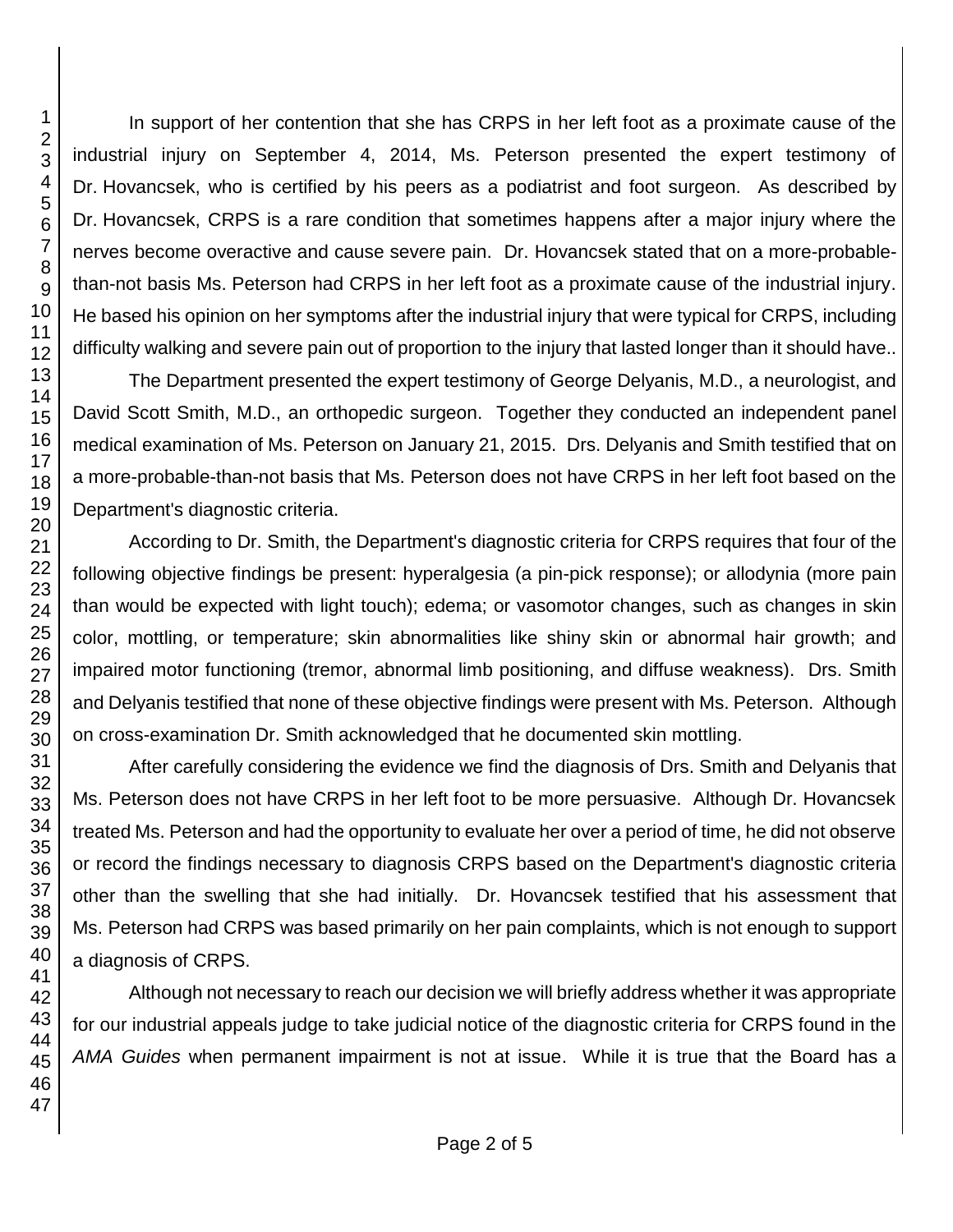longstanding practice of taking judicial notice of the *AMA Guides* for the purpose of rating  $impairment<sup>1</sup>$  we have not done so solely for diagnostic purposes.

One of the reasons that we previously endorsed taking judicial notice of the *AMA Guides* for rating impairment is that for specified disabilities WAC 296-20-2015 requires physicians to use the AMA Guides for rating impairment.<sup>2</sup> There is no similar WAC instructing physicians to use the AMA *Guides* for diagnostic purposes. In addition the *AMA Guides* themselves in the section on "Criteria for Rating Impairments Related to [CRPS]," which was the section cited by our industrial appeals judge, cautions that "[n]o diagnostic criteria have been accepted uniformly for CRPS."<sup>3</sup> It also states only that the objective parameters provided to confirm a CRPS diagnosis are necessary before rating for permanent impairment, which is not the same as providing diagnostic criteria for all situations. We conclude that it was not appropriate for our industrial appeals judge to take judicial notice of the *AMA Guides* in this case.

### **DECISION**

The claimant, Virginia C. Peterson, filed an appeal with the Board of Industrial Insurance Appeals on October 5, 2015, from an order of the Department of Labor and Industries dated September 1, 2015. In this order, the Department affirmed an order dated June 8, 2015, determining that the Department is not responsible for the condition diagnosed as CRPS because the worker did not present with this condition on examination. This order is correct and is **AFFIRMED**.

## **FINDINGS OF FACT**

- 1. On December 9, 2015, an industrial appeals judge certified that the parties agreed to include the Jurisdictional History in the Board record solely for jurisdictional purposes.
- 2. Ms. Peterson sustained an industrial injury on September 4, 2014, when a bed fell on her left foot, proximately causing a subdermal hematoma.
- 3. Ms. Peterson did not develop Complex Regional Pain Syndrome (CRPS) in her left foot as a proximate cause of the industrial injury.

l *In re Bertha Ramirez,* BIIA Dec., 03 14933 (2004).

*In re Thomas J. Moore,* Dckt. No. 06 28210 (May 5, 2000).

<sup>&</sup>lt;sup>3</sup> AMA Guides to the Evaluation of Permanent Impairment, 6<sup>th</sup> Edition (2008), at 341.

*AMA Guides,* at 538-39.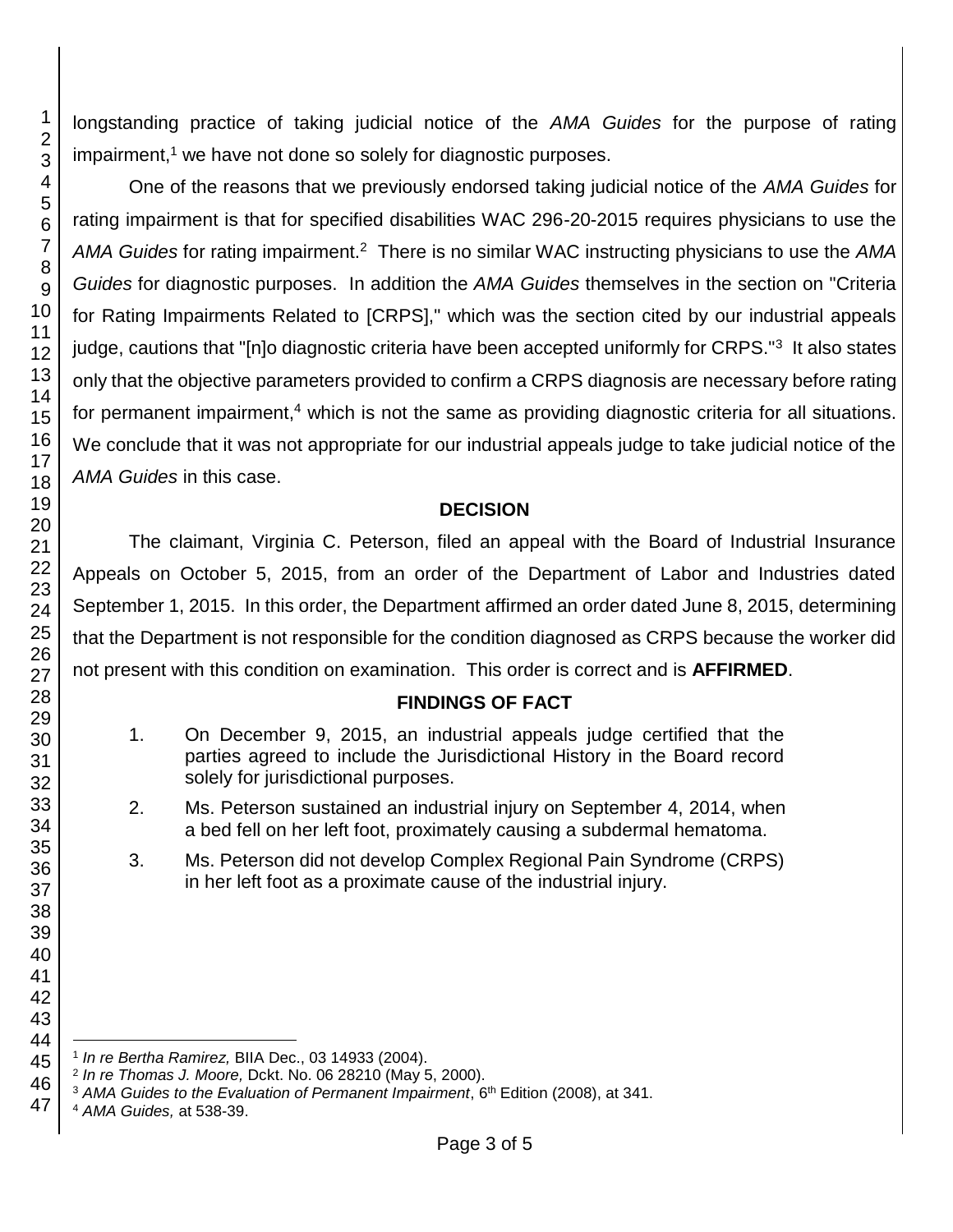## 1. The Board of Industrial Insurance Appeals has jurisdiction over the parties and subject matter in this appeal.

**CONCLUSIONS OF LAW**

2. The Department order dated September 1, 2015, is correct, and is affirmed.

Dated: March 3, 2017.

BOARD OF INDUSTRIAL INSURANCE APPEALS

BOARD OF INDUSTRIAL INSURAM<br>LINDA L. WILLIAMS, Chairperson<br>JAGK S. ENG, Member JACK S. ENG, Member